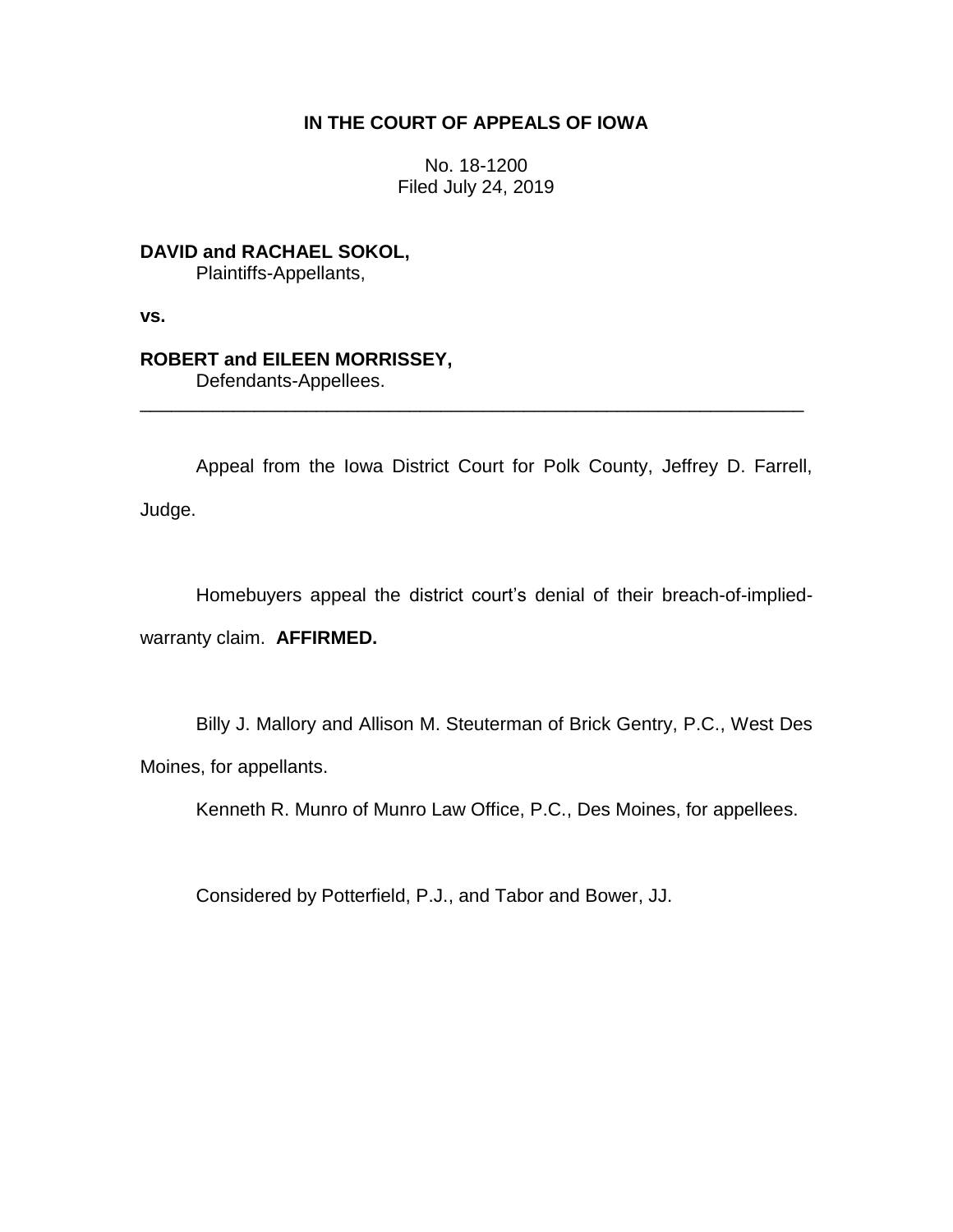**TABOR, Judge.**

 $\overline{a}$ 

For the second time, homebuyers David and Rachael Sokol appeal an adverse ruling in their lawsuit against seller Bob Morrissey. In their first appeal, we remanded for the district court to decide whether Morrissey, as the buildervendor, breached the implied warranty of good and workerlike construction.<sup>1</sup> *Sokol v. Morrissey*, No. 16-0801, 2017 WL 4838821, at \*9 (Iowa Ct. App. Oct. 25, 2017). That action has five elements:

(1) the house was constructed to be occupied as a home; (2) the house was purchased from a builder-vendor, who constructed it for the purpose of sale; (3) the house was not constructed in a good and work[er]like manner; (4) the buyer was unaware of the defect [and had no reasonable means of discovering it]; and (5) the buyer suffered damages.

*Flom v. Stahly*, 569 N.W.2d 135, 142 (Iowa 1997) (citing *Kirk v. Ridgway*, 373 N.W.2d 491, 496 (Iowa 1985)).

In this appeal, the Sokols contest the district court's decision they failed to satisfy the fourth element—that they were unaware of the defects or had no reasonable way to discover those defects when they bought the house. The Sokols insist most of the defects were latent and not detected by their prepurchase home inspection. Because substantial evidence supports the district court's ruling, we affirm.

<sup>&</sup>lt;sup>1</sup> In that decision, we adopted "workerlike" as the gender-neutral equivalent of "workmanlike" construction. *See* Barry A. Lindahl, Iowa Practice Series: (Iowa Civil Practice Form) § 24:48 (Mar. 2019 update) (featuring petition against contractor-vendor for breach of implied warranty of workerlike construction); *see also Kirby Offshore Marine Pac., LLC v. Emerald Servs., Inc.*, No. 2:17-CV-0224RSL, 2017 WL 2215819, at \*1 n.1 (W.D. Wash. May 19, 2017) (describing "workmanlike" as "outdated" and finding "workerlike" to be "more appropriate").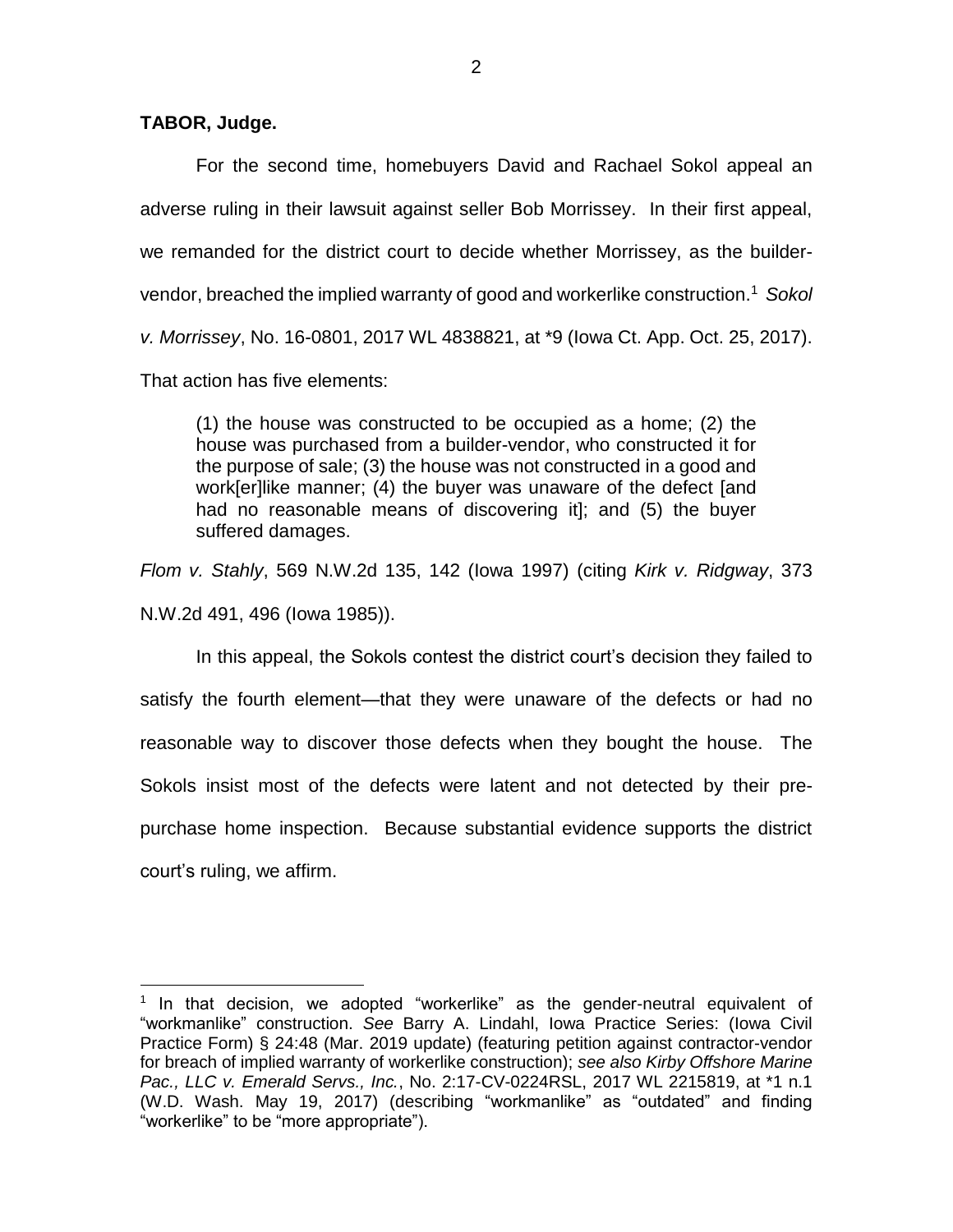### **I. Facts and Prior Proceedings**

 $\overline{a}$ 

A detailed history of the house Morrissey built on Northwest Beaver Drive in Johnston appears in our first decision. *Sokol*, 2017 WL 4838821, at \*1–3. We will repeat only those parts of the narrative necessary to today's appeal.

The Sokols offered to purchase the house in June 2009. That same month, they had the home inspected. The inspector, Michael LeBlanc with The Brick Kicker, returned an eleven-page report. The report included comments on the building exterior (e.g., "Holes were found in the side that need repair") and the mechanical systems (e.g., "Active water drips and/or leaks were observed at one or more locations. Proper repair by a licensed plumber is recommended"). The Sokols agreed to move forward with the purchase after Morrissey agreed to make certain repairs.

The Sokols took possession in July 2009. Within three months and over the next five years they experienced many problems with the home, including malfunctions of the geothermal unit, electrical issues, leaking faucets, flooded basement, and cracks in the siding. $2$ 

In 2014, they sued the sellers, Robert and Eileen Morrissey.<sup>3</sup> The homebuyers' petition alleged (1) breach of written contract, (2) breach of several implied warranties, (3) misrepresentation or concealment, (4) negligent misrepresentation, (5) negligence, (6) violation of disclosure requirements in Iowa

 $2$  The inspector called the siding "EIFS/Synthetic Stucco," which the Sokols described as a "foam-like" product. Morrissey testified it was "a European finish . . . developed in Germany after World War II . . . to insulate the house and have a permanent finish on the outside."

<sup>&</sup>lt;sup>3</sup> Because Eileen was diagnosed with dementia, she could not participate in the trial. In this appeal, we will refer to the defendants jointly as Morrissey.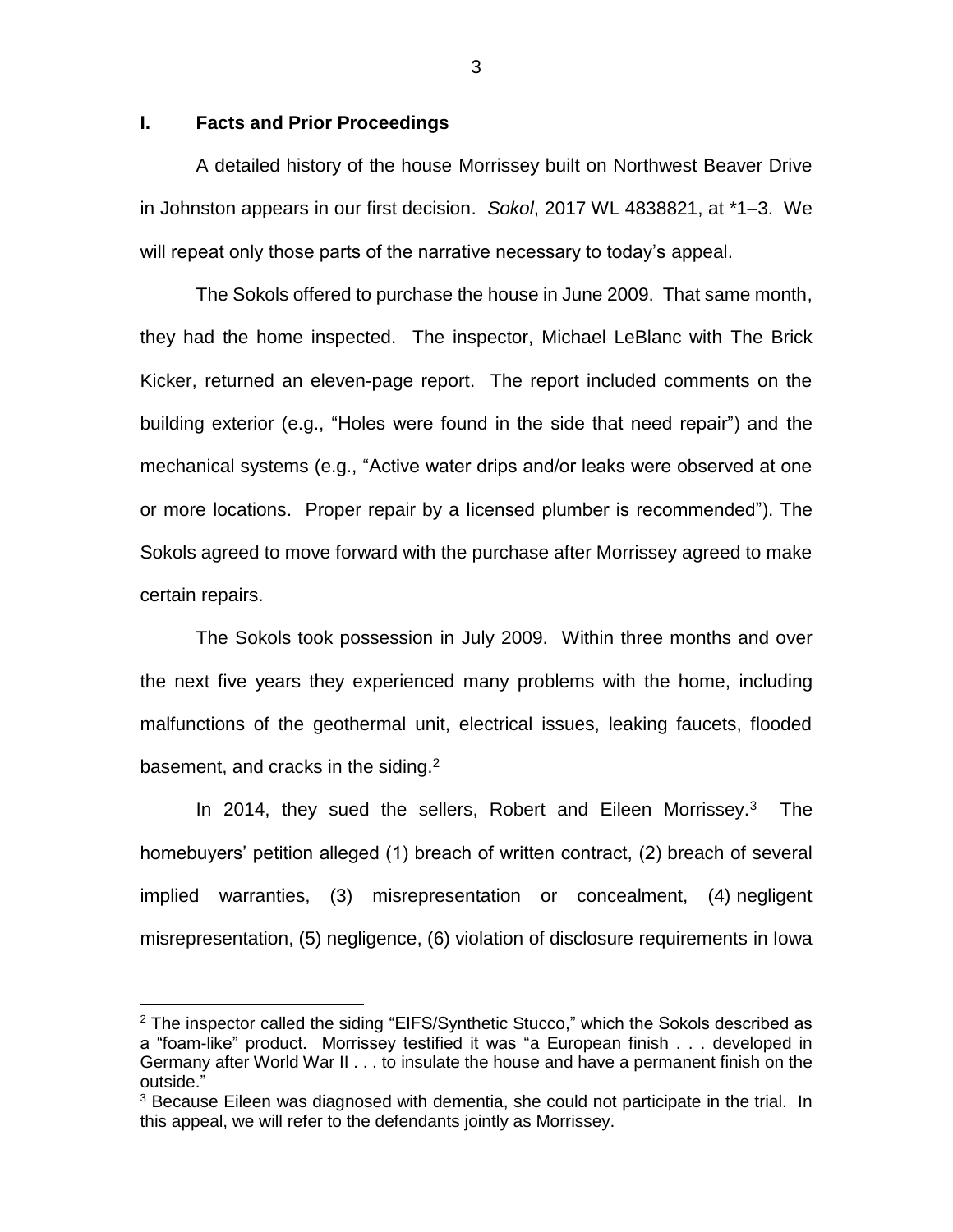Code chapter 558A (2014), and (7) breach of express warranty. In August 2015, the Sokols hired general contractor Douglas Baker to evaluate the condition of the house. His report addressed these issues: the EIFS siding, gutter drainage, retaining wall, electrical and security systems, geothermal unit, roofing, interior finish, deck, and water damage. As an expert witness, he testified to seeing numerous construction deficiencies at the Sokols' home. He offered his opinion the builder did not properly install the EIFS siding, and it needed repair.

Following the bench trial, the district court awarded \$20,737.80 to the Sokols based on Morrrisey's violation of the statutory disclosure requirements. Those damages covered repairs to the geothermal heating unit and electrical defects in can lights. The district court rejected the Sokols's remaining claims.

In the first appeal, we affirmed the district court in all respects—save one. We reversed the court's finding that Bob Morrissey did not qualify as a buildervendor under the test for an implied warranty of good and workerlike construction. *Id.* at \*9. Because the district court's conclusion rested on that element, we remanded for the court to consider whether the Sokols proved the remaining breach-of-implied-warranty requirements. *Id.* at \*7–9. We directed the district court to sort out the legal claim on the existing record. *Id.* at \*11.

The district court regained jurisdiction of the case in March 2018. After an informal status conference, both sides filed briefs on the implied-warranty claim. In June 2018, the district court entered an order in favor of Morrissey. The Sokols now appeal.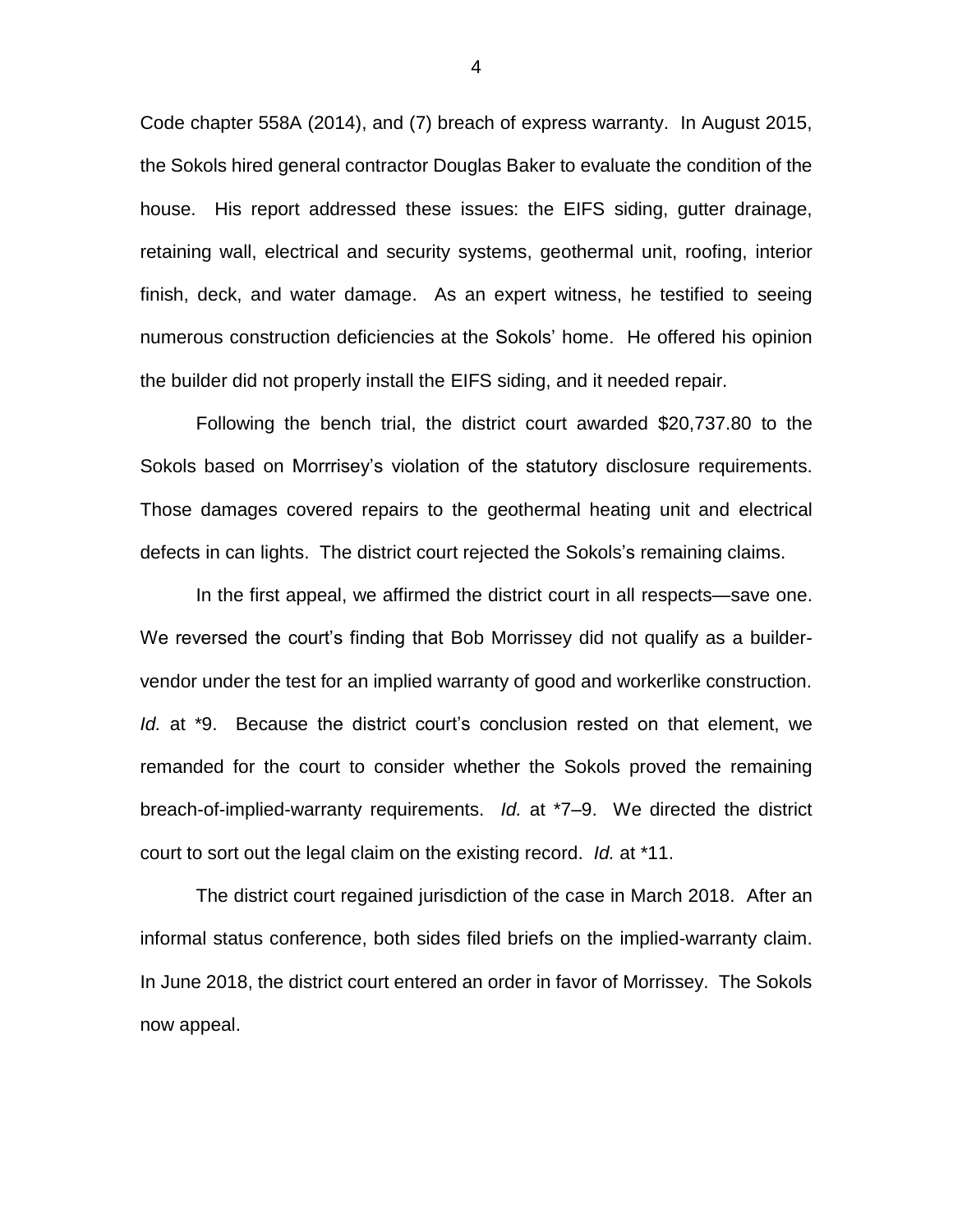### **II. Scope and Standard of Review**

As we found in the first appeal, our review is for the correction of legal error. *See* Iowa R. App. P. 6.907. "We are bound by the district court's findings of fact if they are supported by substantial evidence." *Flom*, 569 N.W.2d at 139 (citation omitted). "Evidence is substantial when a reasonable mind would accept it as adequate to reach the same findings. Evidence is not insubstantial merely because it would have supported contrary inferences." *Hendricks v. Great Plains Supply Co.*, 609 N.W.2d 486, 490 (Iowa 2000) (citation omitted).

To clarify substantial-evidence review, we must not reweigh the evidence or realign the district court's determination about witness credibility. *Id*. Instead, we construe its findings "broadly and liberally." *Id.* "In case of doubt or ambiguity we construe them to uphold, rather than defeat, the judgment." *Id.*

#### **III. Analysis**

The Sokols contend the district court erred in finding they had no right to additional damages for their claim of breach of implied warranties by the buildervendor when they bought their home. Our supreme court first recognized the implied warranty of good and workerlike construction in home sales in *Kirk*, 373 N.W.2d at 493–94. The judicially implied warranty requires a project be done in a way expected of a "skilled" worker and "to produce definite and certain results." *See Reilly Constr. Co., Inc. v. Bachelder, Inc*., No. 14–0817, 2015 WL 1331634, at \*5 (Iowa Ct. App. Mar. 25, 2015) (quoting *Ideal Heating Co. v. Kramer*, 102 N.W. 840, 840–41 (Iowa 1905)).

*Kirk* identified the primary purpose behind this implied warranty as consumer protection. 373 N.W.2d at 494. "Defects in home construction in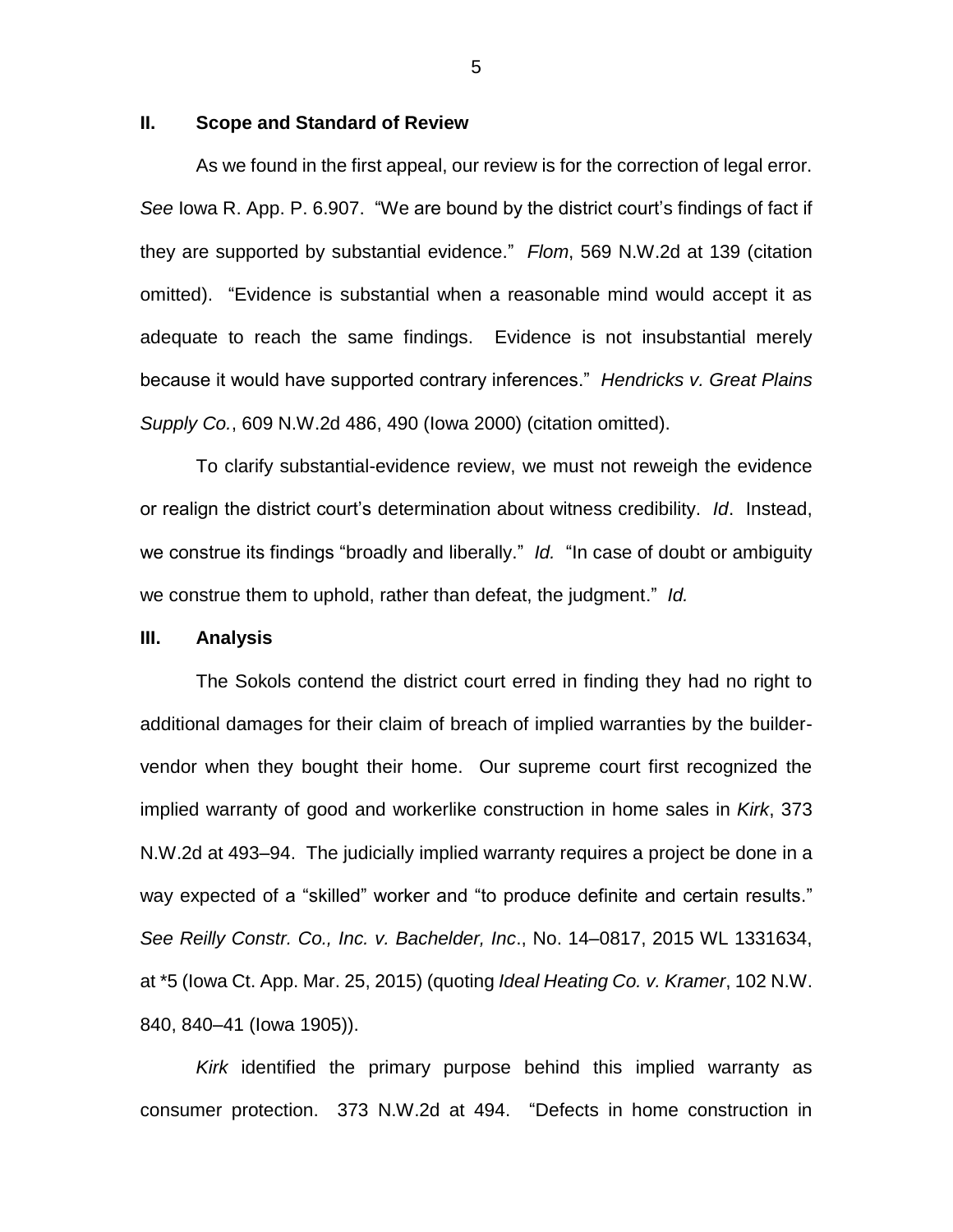stairways, heating and cooling systems, or a defective wall or ceiling pose a risk of serious injury." *Rosauer Corp. v. Sapp Dev., L.L.C.,* 856 N.W.2d 906, 910 (Iowa 2014). *Kirk* placed the cost of remedying such defects on the developer who created the danger rather than the injured party who "justifiably relied on the developer's skill and implied representation." *Id*. Here, the question for the district court was whether the Sokols' reliance was justified. *See id.*

As a threshold matter, the parties clash over what defects are at issue. The Sokols seek damages for a long list of claimed defects, including "geothermal HVAC system, electrical system, plumbing system, grading of the home, roof, EIFS and other systems in the home." Morrissey counters: "The only claims considered by the trial court (in addition to the can lighting and the geothermal system, which were already awarded) were the claims by the Sokols that the construction of the roof and the EIFS siding were in breach of an implied warranty of good work[er]ship."

Morrissey's position better reflects the district court's remand ruling. Per our direction, the district court considered the implied-warranty issue based on the facts developed at trial. In its June 2018 order, the court framed the issue like this:

In reviewing the existing record, the Sokols's expert witness specifically testified that four areas of the home were not performed in a workerlike manner. The first two involved the geothermal system and the can lighting, but the court has already awarded damages for those defects under the chapter 558A claim. The third area was the EIFS outer wall covering system. [E]xpert, Doug Baker, testified that he viewed cracking in the EIFS system at various locations around the house. The cracking was not simply cosmetic because the cracks were large enough to allow water to leak inside the house. Mr. Baker testified that the problems were caused by improper installation. The EIFS system should be installed with a drip edge, caulking around the windows, and starter strips at the concrete grade of the home. This would allow the system to expand and contract,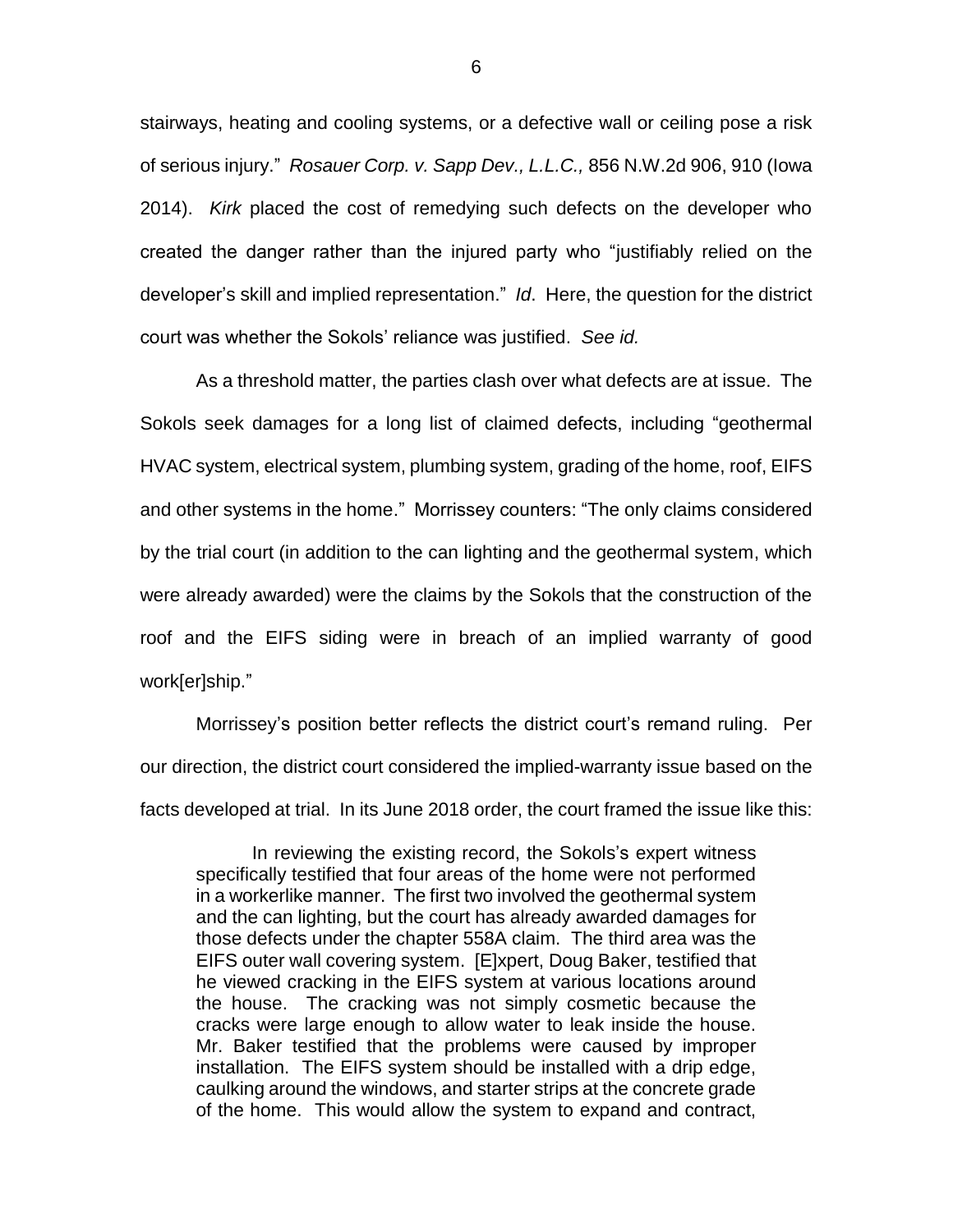which would prevent cracking. The fourth area involved placing the dryer vent above an electrical outlet, which allowed condensation from the vent to leak down onto the outlet.

The district court also mentioned Baker's testimony about "obvious" problems with

"the roof and the den doors" based on his "visual inspection."

These limits on the defects considered by the district court are binding on

appeal. The Sokols did not move to enlarge the court's findings under Iowa Rule

of Civil Procedure 1.904(2) before filing their notice of appeal.

With those limitations in mind, we turn to the element the district court found dispositive. The key question for the district court was whether the Sokols proved they were unaware of defects in the EIFS siding, dryer vent, and roof, or had no reasonable way to discover those defects. The court reviewed the trial record and concluded those defects were not hidden, but discoverable when the Sokols bought the house. The court detailed the factual basis for its ruling:

The Sokols' home inspector found cracking in the EIFS system prior to purchase. They asked Mr. Morrissey to repair the cracks prior to closing. Mr. Baker visually saw the defects in the EIFS system (the lack of drip edges, caulking, and starter strips) when he performed his inspection of the house prior to trial. Those same defects would have been visible at the time the Sokols purchased the home. The same point can be made as to the dryer vent, which was visible to the inspector and the Sokols at the time of the inspection.

The district court acknowledged Morrissey's accountability for holding himself out as a professional builder. But the court shifted its focus to the discovery element of the implied-warranty test, reasoning: "the Sokols are also accountable in the sense that they cannot recover for defects that they knew or should have known with reasonable discovery." The district court opined the Sokols were "wise to hire an inspector to look at the house, but the inspector did not identify defects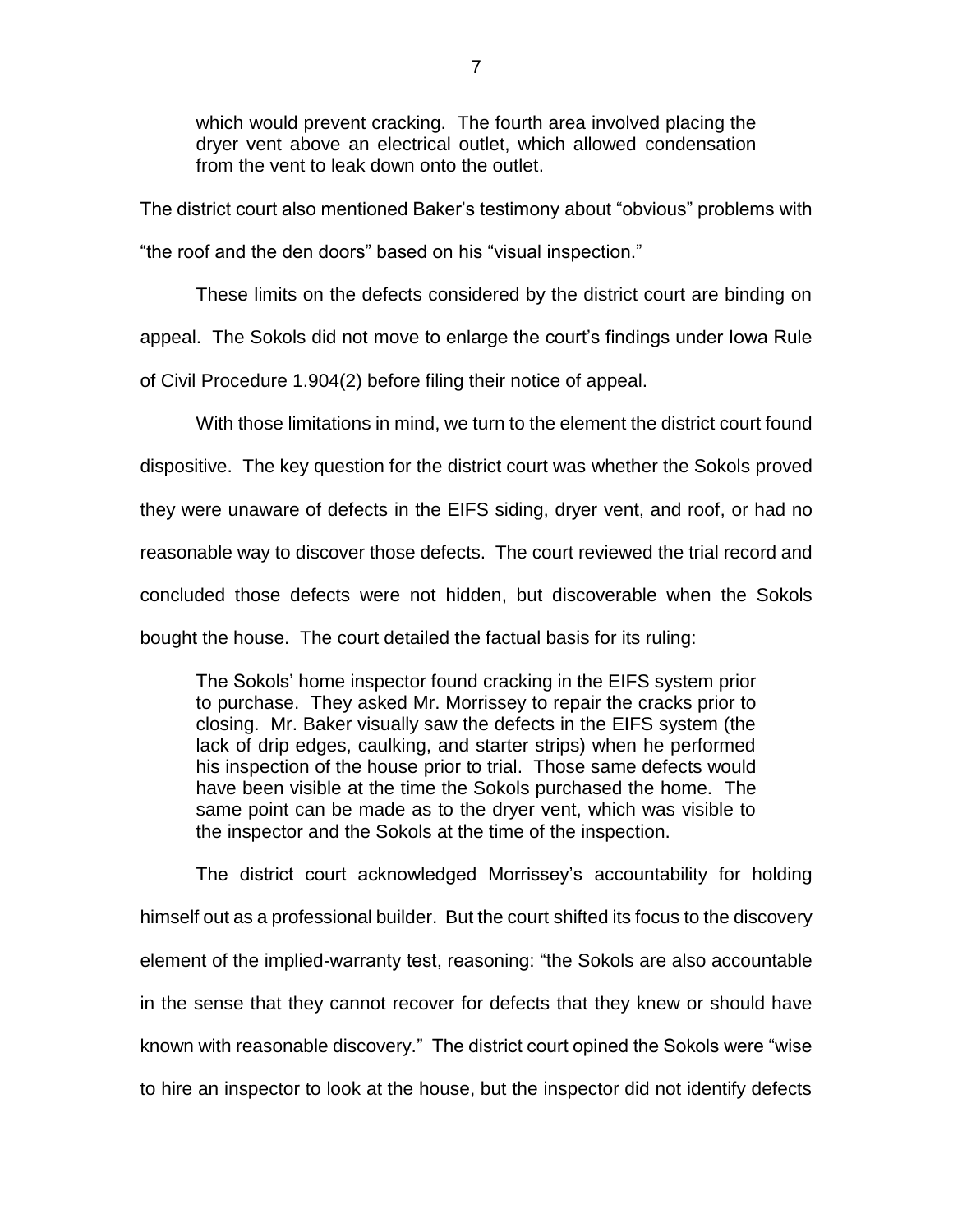the Sokols' expert later identified as obvious problems." The court also faulted the Sokols for not following up on problems with the EIFS siding that their inspector *did* identify before they bought the house.

On appeal, the Sokols argue Morrissey "represented the defects noticed by the Brick Kicker were not defects or that they would be taken care of by qualified contractors." They contend only after living in the house for a few months did they realize those representations were false. The Sokols ask us to reverse the district court because it unfairly twists their decision to obtain a home inspection.

The element under consideration—whether the buyers were unaware of the defects or had no reasonable way to discover them—is heavily fact based. *See generally Kirk*, 373 N.W.2d at 497 (noting expert witnesses could not agree on what caused house paint to peel and emphasizing "[a]t the time [Kirk] bought the house there were no signs of the problem"). Here, the district court meticulously sorted through the trial testimony. It then decided the Sokols had not met their burden to show they were without reasonable means to discover the defects they now allege. It pinpointed evidence from Baker, the Sokols' expert witness, undermining their position that they could not have reasonably discovered the problems before completing the home purchase.

In essence, the Sokols are asking us to dissect the evidence from the bench trial to reach our own factual findings. That exercise is not appropriate in our substantial-evidence review. The question is not whether the trial evidence would support a different finding, but whether it supports the finding actually made. *See Raper v. State*, 688 N.W.2d 29, 36 (Iowa 2004). As the district court expressed, this case presents a "close call." But when we "broadly and liberally" construe the